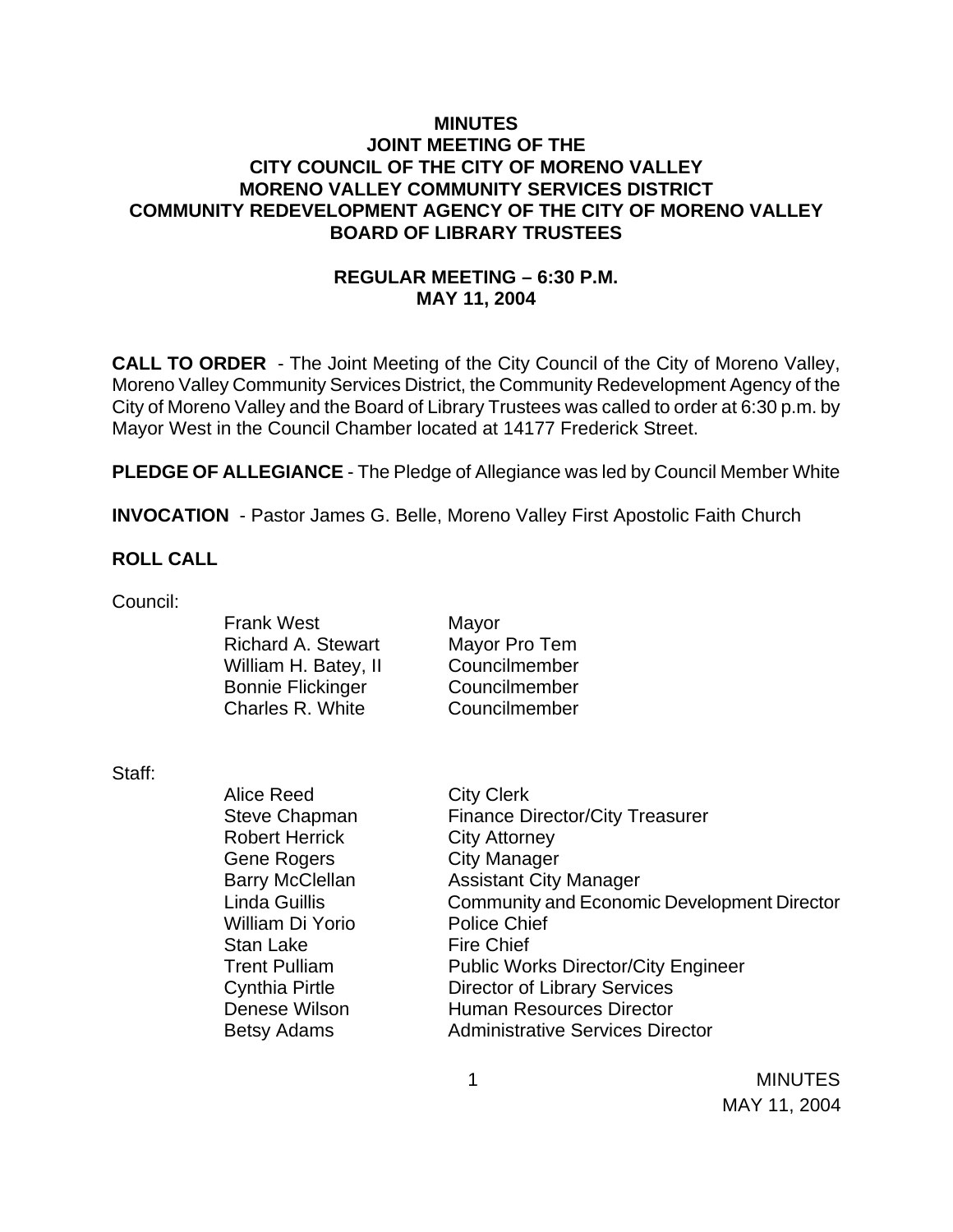#### **JOINT CONSENT CALENDARS (SECTIONS A-D) OF THE CITY COUNCIL OF THE CITY OF MORENO VALLEY, MORENO VALLEY COMMUNITY SERVICES DISTRICT, COMMUNITY REDEVELOPMENT AGENCY OF THE CITY OF MORENO VALLEY AND THE BOARD OF LIBRARY TRUSTEES**

Mayor West opened the agenda items for the Consent Calendars for public comments; there being none, public comments were closed.

Council Member White made a motion, seconded by Council Member Flickinger to approve the Consent Calendars in their entireties. Motion carried 5-0. Roll call vote.

#### **A. CONSENT CALENDAR** - **CITY COUNCIL**

- A1. ORDINANCES FIRST READING BY TITLE ONLY Waived reading of all Ordinance Introductions and read by title only.
- A2. PA03-0079 PINNACLE AT TOWNGATE APARTMENTS ACCEPT BONDS AND AGREEMENT FOR PUBLIC RIGHT-OF-WAY IMPROVEMENTS – SOUTHWEST CORNER OF FREDERICK STREET AND TOWNGATE BOULEVARD. SUBDIVIDER – BRE PROPERTIES, INC. Accepted the bonds and Agreement for Public Improvements for PA03-0079; authorized the Mayor to execute the agreement and directed the City Clerk to forward the signed agreement to the County Recorder's office for recordation.
- A3. MINUTES REGULAR MEETING OF APRIL 27, 2004 Approved as submitted.
- A4. FINAL MAPS 27526 AND 27526-1 REDUCE FAITHFUL PERFORMANCE BONDS BY 90% AND ADOPT RESOLUTION NO. 2004-32, A RESOLUTION OF THE CITY COUNCIL OF THE CITY OF MORENO VALLEY AUTHORIZING ACCEPTANCE OF THE PUBLIC RIGHT-OF-WAY IMPROVEMENTS AS COMPLETE AND ACCEPTING MAKENNA STREET, JAMES STREET, PECK STREET, BRAD STREET, PRADO STREET, AND STACY LYNN DRIVE INTO THE CITY MAINTAINED STREET SYSTEM. SUBDIVIDER – DON AND NANCY SKJERVEN. Approved a 90% reduction to the Faithful Performance Bonds for Final Maps 27526 and 27526-1; authorized the City Engineer to reduce the Faithful Performance Bonds by 90% and adopted Resolution No. 2004-32 authorizing the acceptance of the public right-of-way improvements for Final Maps 27526 and 27526-1 as complete and accepting Makenna Street, James Street, Peck Street, Brad Street, Prado Street and Stacy Lynn Drive into the City Maintained Street System.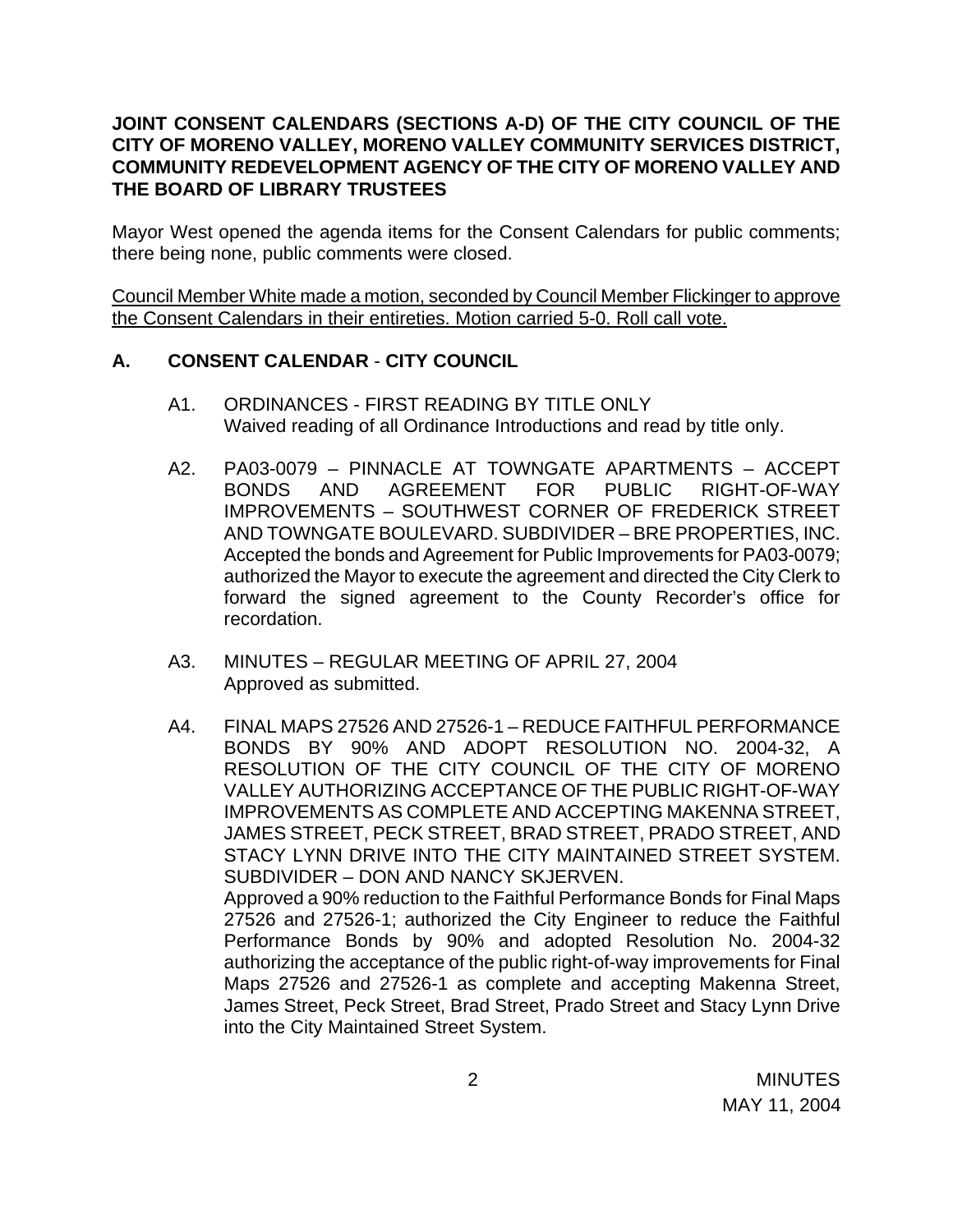A Resolution of the City Council of the City of Moreno Valley, California, Authorizing the Acceptance of the Public Right-of-Way Improvements as Complete within Tracts 27526 and 27526-1, and Accepting Mckenna Street, James Street, Peck Street, Brad Street, Prado Street, and Stacy Lynn Drive into the City Maintained Street System

A5. APPROVAL OF RESOLUTION NO. 2004-33, SUMMARY VACATION OF AN UNNAMED ALLEY DESIGNATED AS LOT 'E' OF PARCEL MAP 6886, SOUTHWEST CORNER OF ALESSANDRO BOULEVARD AND WILMOT STREET. SUBDIVIDER – DONALD & NANCY NICHOLSON. Approved and adopted Resolution No. 2004-33, summarily vacating an unnamed alley designed as Lot 'E' of Parcel Map 6886 located at the southwest corner of Alessandro Boulevard and Wilmot Street and directed the City Clerk to certify said resolution and transmit a copy of the resolution to the County Recorder's office for recording.

Resolution No. 2004-33

A Resolution of the City Council of the City of Moreno Valley, California, Ordering the Summary Vacation of an Unnamed Alley Designated as Lot 'E' of Parcel Map 6886

A6. AUTHORIZATION TO AWARD THE CONSTRUCTION CONTRACT FOR THE FISCAL YEAR 2003/2004 ANNUAL PAVEMENT RESURFACING PROGRAM, PROJECT NO. 03-12556330 Awarded the construction contract for the Fiscal Year 2003/2004 Annual Pavement Resurfacing Program to Sully-Miller Contracting Company, 1100 East Orangethorpe Avenue, Suite 200, Anaheim, California 92801, the lowest responsible bidder; authorized the Mayor to execute a contract agreement with Sully-Miller Contracting Company; and authorized the issuance of a Purchase Order for Sully-Miller Contracting Company in the amount of \$950,400.00 (the bid amount plus 10% contingency) when the contract has been signed by all parties (Account No. 125.56330).

## **B. CONSENT CALENDAR** - **COMMUNITY SERVICES DISTRICT**

- B1. ORDINANCES FIRST READING BY TITLE ONLY Waived reading of all Ordinance Introductions and read by title only.
- B2. MINUTES REGULAR MEETING OF APRIL 27, 2004 Approved as submitted.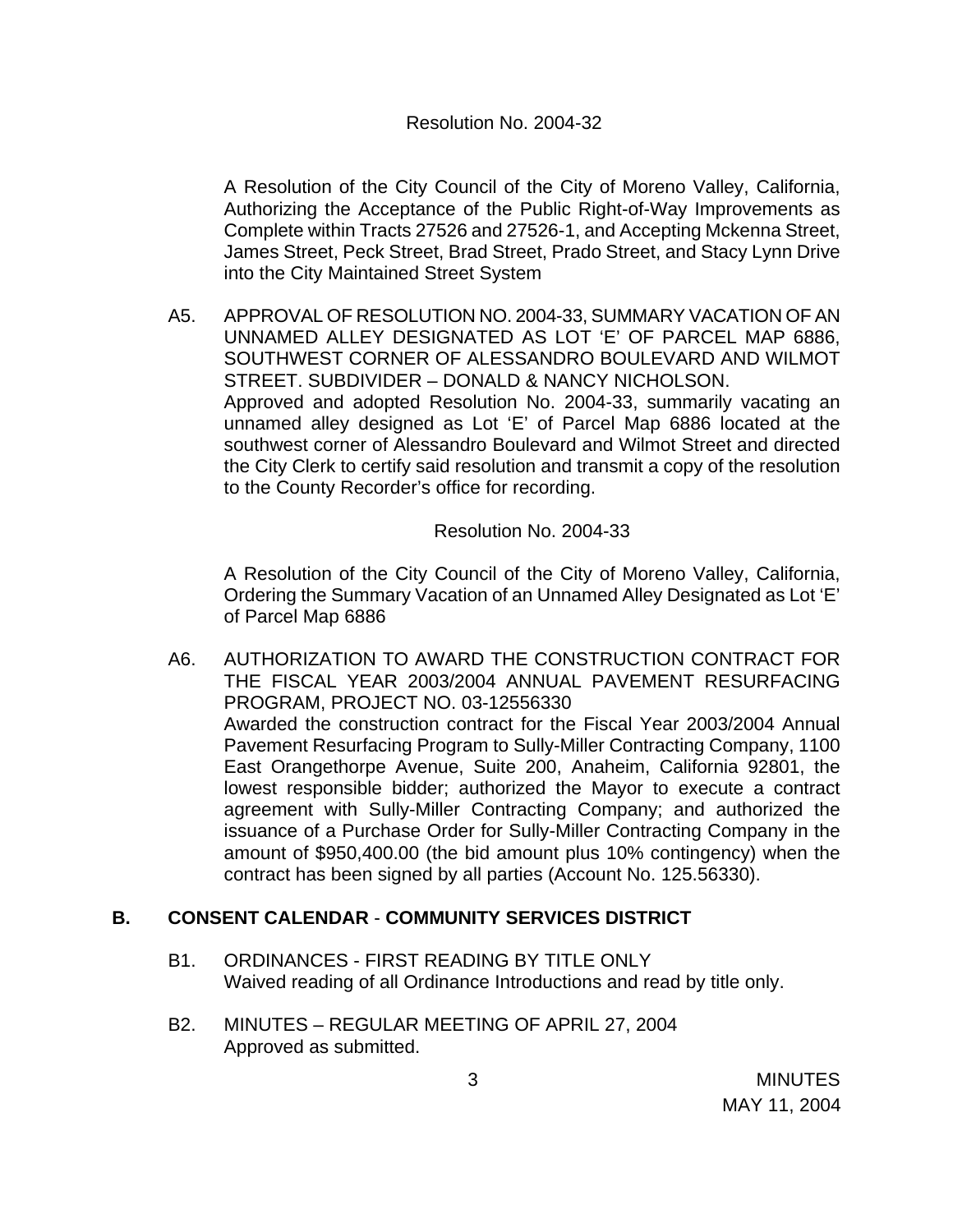#### **C. CONSENT CALENDAR** - **COMMUNITY REDEVELOPMENT AGENCY**

- C1. ORDINANCES FIRST READING BY TITLE ONLY Waived reading of all Ordinance Introductions and read by title only.
- C2. MINUTES –SPECIAL MEETING OF APRIL 27, 2004 Approved as submitted.

# **D. CONSENT CALENDAR** - **BOARD OF LIBRARY TRUSTEES**

- D1. ORDINANCES FIRST READING BY TITLE ONLY Waived reading of all Ordinance Introductions and read by title on
- D2. MINUTES REGULAR MEETING OF APRIL 27, 2004 Approved as submitted.

## **E. PUBLIC HEARINGS**

E1. PUBLIC HEARING TO ADOPT THE ANNUAL ACTION PLAN FOR FISCAL YEAR 2004-2005 AND CONSOLIDATED PLAN AMENDMENT #1.

Mayor West opened the public testimony portion of the public hearing. Public testimony was received from Daryl Terrell.

 Mayor Pro Tem Stewart made a motion, seconded by Council Member White to approve the proposed Annual Action Plan and approve the proposed Consolidated Plan Amendment #1. Motion carried 5-0. Roll call vote.

## **F. ITEMS REMOVED FROM CONSENT CALENDARS FOR DISCUSSION OR SEPARATE ACTION**

## **G. REPORTS**

G1. REPORT ON RIVERSIDE COUNTY TRANSPORTATION COMMISSION ACTIVITIES BY MAYOR WEST (Informational Oral Presentation – not for Council action)

Mayor West opened the agenda item for public comments; there being none, public comments were closed.

## **AGENDA ORDER**

G3. ORDINANCE NO. 664 REGULATING SALES AND SPECIAL EVENTS IN PARKING LOTS (CONTINUED FROM APRIL 27, 2004)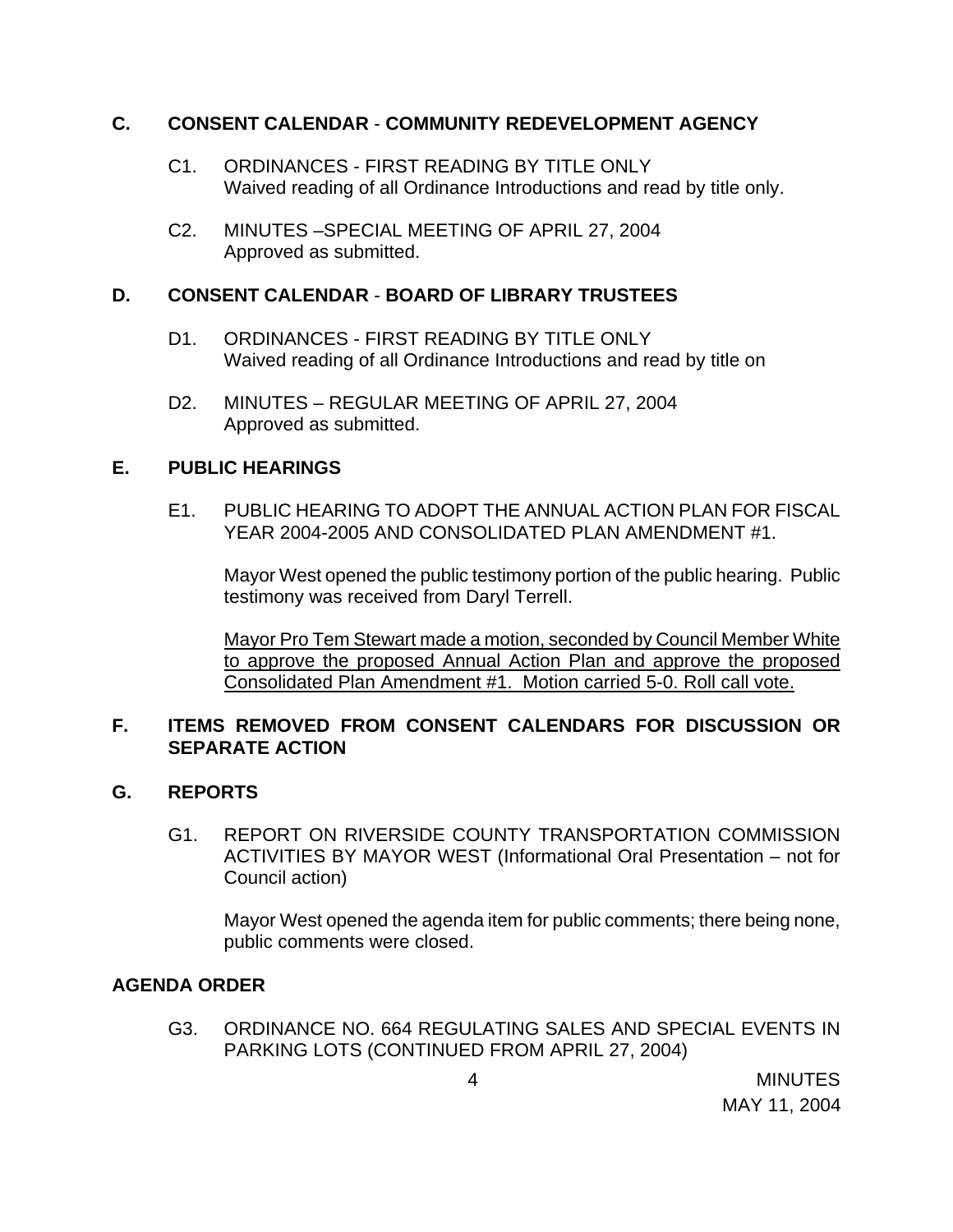Mayor West opened the agenda item for public comments. Public comments were received from Charles Hale (representing March Community Credit Union); Kathleen Backlund (representing March Community Credit Union); Bob Chiordi (representing Don's Auto Centers); Pete Bleckert and Beverly Thurmond.

The item will be brought back to the Study Session of June 15, 2004 after a meeting is held with Mayor West and Council Member Batey as well as all of the stakeholders, City Attorney and a planning staff member.

#### G2. PRESENTATION OF FY 2004-05 PROPOSED BUDGET

Council Member Batey made a motion, seconded by Council Member White to continue the item to the Special Meeting of May 18, 2004. Motion carried 5-0. Roll call vote.

G4. LEGISLATIVE UPDATE

Mayor West opened the agenda item for public comments; there being none, public comments were closed.

Council Member Batey made a motion, seconded by Mayor West to receive and file the report. Motion carried 5-0. Roll call vote.

G5. CITY MANAGER'S REPORT

Mayor West opened the agenda item for public comments; there being none, public comments were closed.

City Manager Rogers gave a short update on the State Budget and the potential impacts on cities.

PUBLIC COMMENTS **ON ANY SUBJECT NOT ON THE AGENDA** UNDER THE JURISDICTION OF THE CITY COUNCIL ARE AS FOLLOWS:

## Luz Gallegos (Representing TODEC Legal Center) – 25184 Vanessa Court

1) HIV Awareness Educational Festival

#### Daryl Terrell – Address matter of record

1) Regulations on small businesses

## Priscilla Banks – Address matter of record

- 1) Outsourcing
- 2) Landscaping at Eastern Municipal Water District office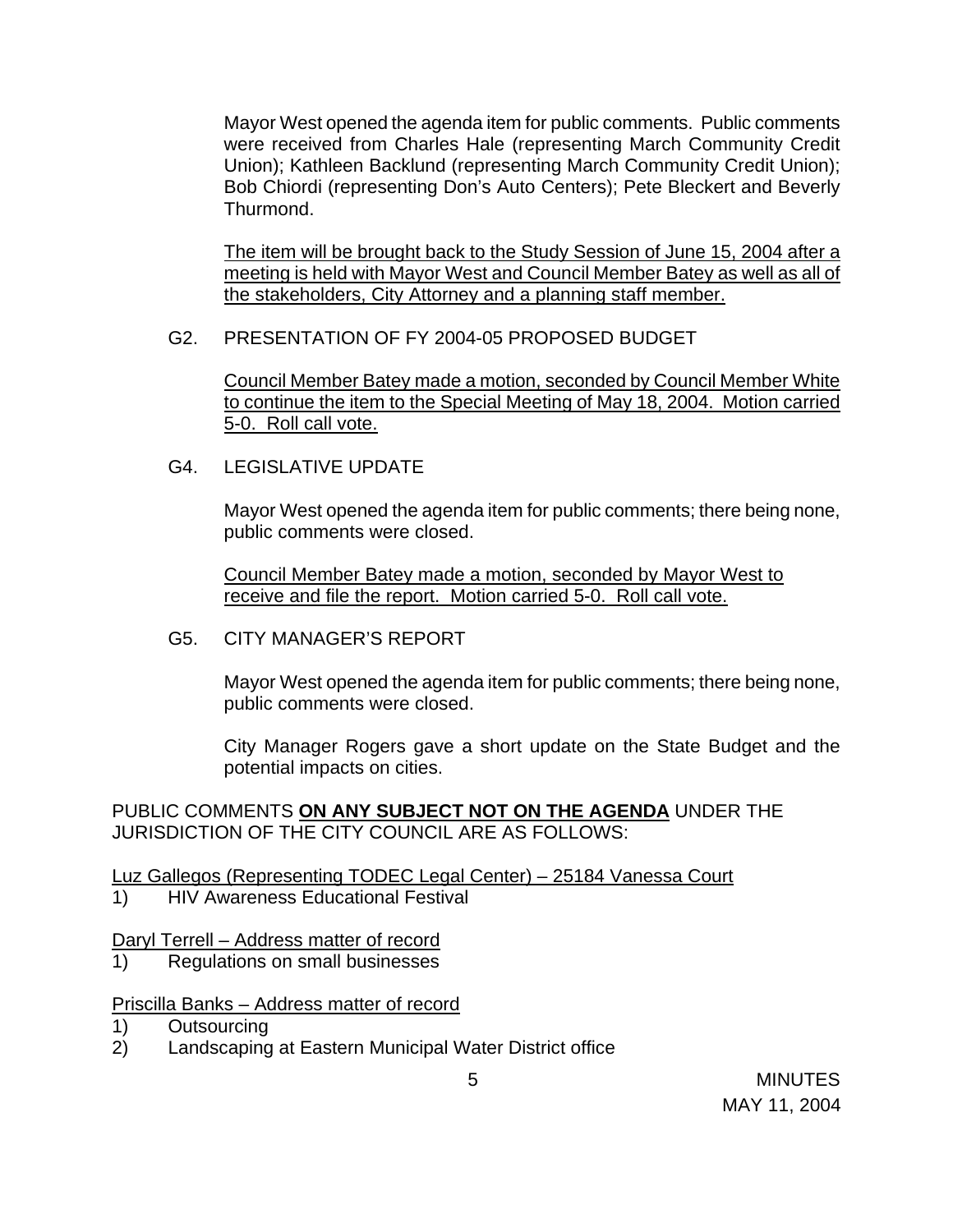Pete Bleckert – Address matter of record

- 1) Leaders in Community Alternatives lawsuit settlement
- 2) Redevelopment fees tax increment

# **CLOSING COMMENTS AND/OR REPORTS OF THE CITY COUNCIL, COMMUNITY SERVICES DISTRICT, OR COMMUNITY REDEVELOPMENT AGENCY**

# Council Member White

- 1) Stated that the Media and Communications Department is a finalist in three categories for the Star Awards presented by the states of California and Nevada Chapter of National Association of Telecommunications Officers and Advisors – congratulated the department on a job well done
- 2) Starting on May  $7<sup>th</sup>$  the Riverside Community College medical students began providing blood pressure checks for senior citizens at the Senior Center every Friday – this will be an ongoing service
- 3) The soccer complex at March Field Park will include four fields in Phase I and four additional fields in Phase II with the four remaining fields being constructed in Phase III
- 4) The Recreation and Conference Center that is currently being built is a 45,000 square foot facility that will include classrooms, community reading rooms, banquet facilities with maximum seating for up to 400 guests, outdoor patio with seating for up to 200 guests, stage, indoor gymnasium, lockers, staff offices, etc. – this is not a waste of City money but a "boon" for the City
- 5) The Lasselle Sports Park will be a 10-acre facility
- 6) Southern California Edison campaign statement shows no local money all from outside

## Council Member Batey

- 1) Stated that fire season is starting early this year urged residents to clean up brush around their property and make sure their home is fire safe
- 2) Inquired as to the status of the grant process for funding for the new library
- 3) Home Base location a possible site for a main library and community facility
- 4) Announced he is working in conjunction with Council Member White as well as the Parks and Recreation Director to put together a design for a Veteran's Memorial at the new Recreation and Conference Center
- 5) Stated fire stations should have full coverage at all times
- 6) Asked the City Manager to add an item to the Public Safety Subcommittee Meeting for next Monday – would like to have them discuss a timeline for the dispatch center

## Mayor Pro Tem Stewart

- 1) Attended the Traffic Safety Advisory Committee meeting last Wednesday discussed speed issues dealing with the schools – urged residents who would like speed humps installed to contact the Transportation Division at City Hall
- 2) Met with the Sunnymead Ranch Homeowners last night large turn-out the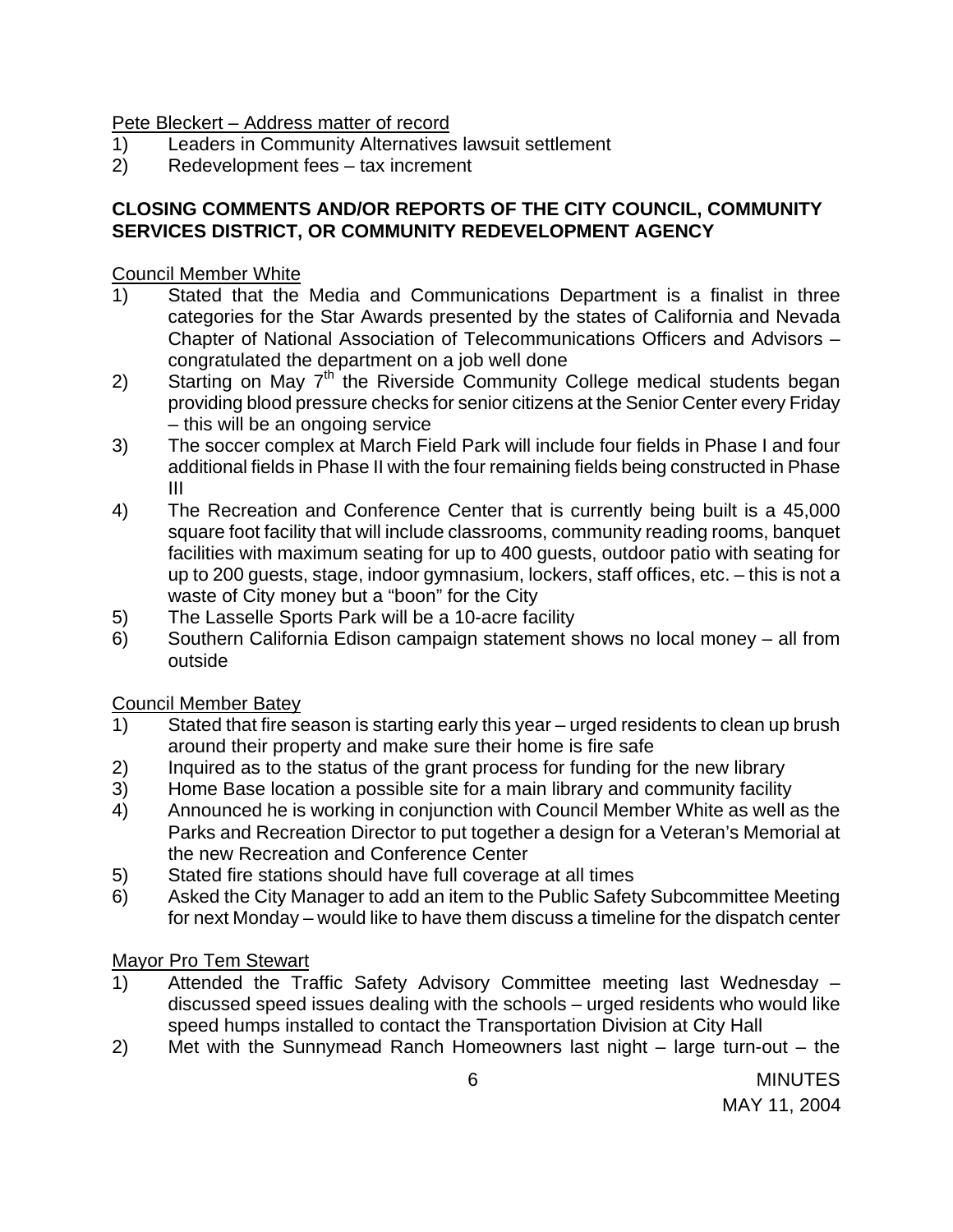Developer made a presentation on new development and addressed the residents issues

- 3) Invited to Aaron Dickinson's Eagle Scout presentation this Sunday
- 4) Coverage at Fire Station No. 48 during recent fires, there was one day the station was without the water engine but did have a full squad – very confident in our fire coverage
- 5) Southern California Edison's funding of Initiative Measure is close to half a million dollars to date – Edison is spending more on this election than what has been spent on all City elections in the City's history and Edison is currently asking for a rate increase

#### Council Member Flickinger

- 1) She and Council Member White attended the premiere showing of a film documentary prepared at Rancho Verde High School entitled "A War Forgotten – Voices of the Unheard" – it was a powerful and moving production on the era of the Vietnam War – congratulated the teacher and students of the Living History class on the production
- 2) Moreno Valley's population is currently 155,105
- 3) Reminded residents that the 951 area code goes into effect on July 17, 2004
- 4) Stated that the funding contributed by Southern California Edison to the Initiative Measure exceeds the total amount spent on all initiative measures on the ballot in the City since incorporation
- 5) Announced there will be an item on the next Study Session (May  $18<sup>th</sup>$ ) to rename a street in honor of veterans

#### Mayor West

1) Thanked Staff for quality people they brought in for the Transportation Summit held here at City Hall

## **H. LEGISLATIVE ACTIONS**

ORDINANCES - 1ST READING AND INTRODUCTION - NONE

H1. INTRODUCE ORDINANCE NO. 665, AN ORDINANCE OF THE CITY COUNCIL OF THE CITY OF MORENO VALLEY, CALIFORNIA, REPEALING ORDINANCE 498 AND ENACTING A NEW CHAPTER 8.10 TO THE MORENO VALLEY MUNICIPAL CODE, REGARDING STORM WATER AND URBAN RUNOFF POLLUTION PREVENTION CONTROL

Mayor West opened the agenda item for public comments; there being none, public comments were closed.